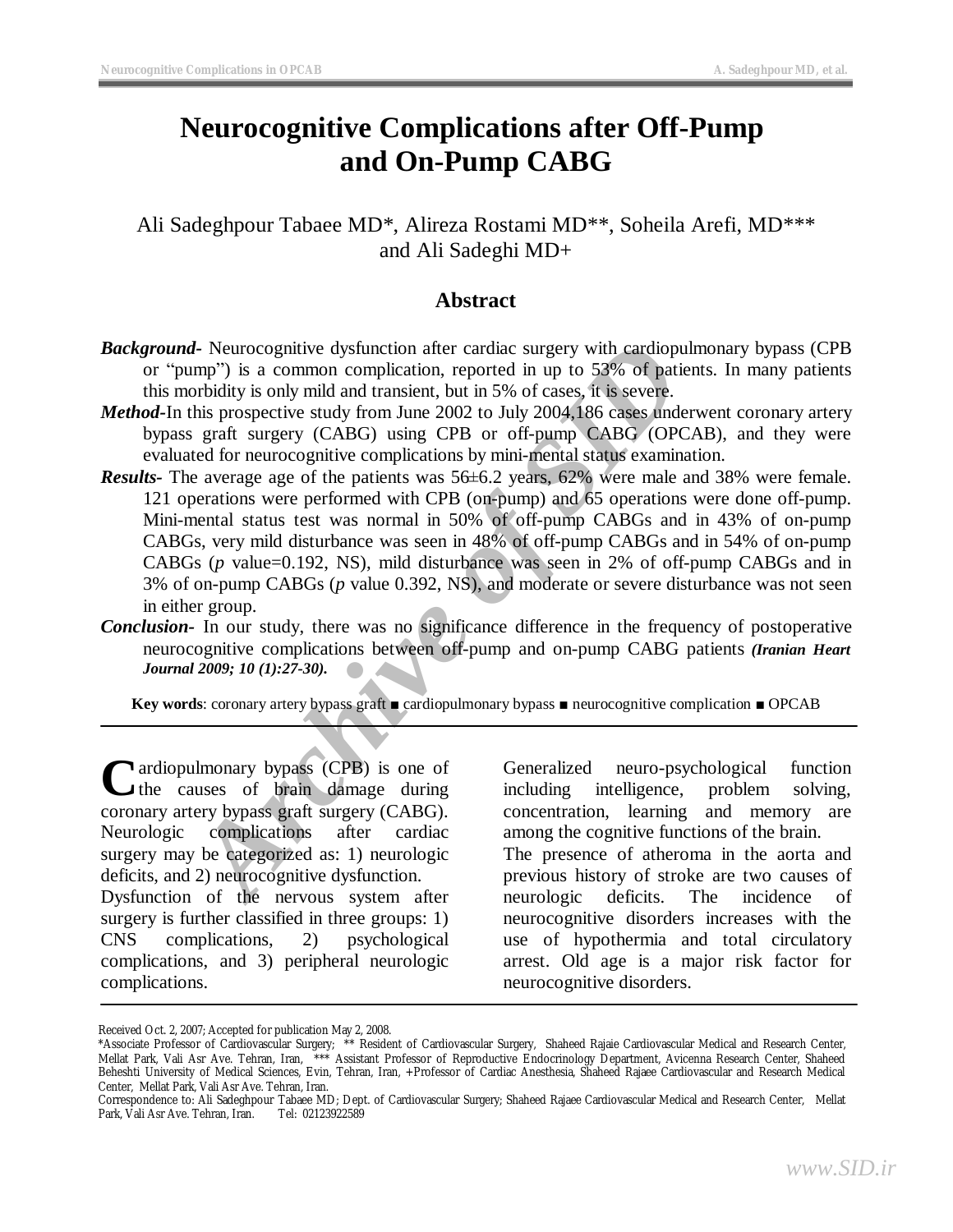In this study, neurocognitive complications after off-pump and on-pump CABG are evaluated and compared. Neurocognitive complications (intelligence, problem solving, concentration, learning, memory, error free performance and dexterity) after cardiac surgery with CPB is a common complication (reported in up to  $53\%$  of patients).<sup>1</sup> CPB itself may cause brain damage during cardiac surgery, the mechanism responsible for which possibly being microemboli formation and hypoperfusion. Disorders in concentration and memory have been reported in about 50% of patients who have underwent CABG with  $CPB<sup>1</sup>$ 

## **Methods**

In this prospective study from June 2002 to July 2003, the patients at our center who were operated as off-pump CABG were evaluated and demographic data such as age, sex, degree of hypothermia, number of grafts, etc. were collected. For each off pump patient, two patients who were operated on pump were evaluated.

Neurocognitive complications after discharge from the ICU were evaluated (3-5 days after the operation). They were analyzed in a questionnaire as mini-mental status test and were scored as follows: (normal score: 30, very mild: 28-29; mild: 26-27; moderate: 24- 25; severe dysfunction: below 24). The results were analyzed with SPSS 11 software. For ethical concerns, informed consent was received from all the patients in the study.

## **Results**

Totally, 133 patients were evaluated in this study. Fifty-two percent of patients were male and 42% female; patients were in the age range of 55-69 years old; 53% were operated on pump and 39% were operated with offpump technique.

In the study population, 41% were in the normal group, 53% in the very mild and 6%

in the mild dysfunction group, according to their scores of neurocognitive disorders.

In the first row of Table I, the distribution of the neurocognitive disorders is demonstrated according to use of the pump. There was no significant difference between the two groups. (P=0.192). Also, there was no significant difference in the incidence of neurologic complications between males and females  $(p=0.392)$ .

The frequency of neurocognitive complications in accordance with the type of complication and age are demonstrated in the third row of Table I, which shows that with increasing age, the rate of neurocognitive complications increases after CABG.

#### **Table I. The distribution of neurocognitive complications in the study population.**

| microcinoon formation<br>on. Disorders in concentration and<br>ve been reported in about 50% of<br>no have underwent CABG with<br><b>Methods</b>                                                                                                                                                                                                                                                                                                                                         | noqueno,<br>complications in accordance with the type of<br>complication and age are demonstrated in the<br>third row of Table I, which shows that with<br>increasing age, the rate of neurocognitive<br>complications increases after CABG. |              |             |                     |            |               |
|------------------------------------------------------------------------------------------------------------------------------------------------------------------------------------------------------------------------------------------------------------------------------------------------------------------------------------------------------------------------------------------------------------------------------------------------------------------------------------------|----------------------------------------------------------------------------------------------------------------------------------------------------------------------------------------------------------------------------------------------|--------------|-------------|---------------------|------------|---------------|
| spective study from June 2002 to<br>he patients at our center who were<br>off-pump CABG were evaluated<br>graphic data such as age, sex,<br>ypothermia, number of grafts, etc.<br>ted. For each off pump patient,<br>ts who were operated on pump<br>ted.<br>tive complications after discharge<br>$CU$ were evaluated $(3-5)$ days after<br>ion). They were analyzed in a<br>re as mini-mental status test and<br>d as follows: (normal score: 30,<br>28-29; mild: 26-27; moderate: 24- | Table I. The distribution of neurocognitive<br>complications in the study population.<br><b>Very</b><br><b>Neurocognitive score</b><br><b>Normal</b><br>Mild<br><b>Total</b>                                                                 |              |             |                     |            |               |
|                                                                                                                                                                                                                                                                                                                                                                                                                                                                                          | Type of<br>operation<br>$(p=0.192)$                                                                                                                                                                                                          | On-<br>pump  | 50%<br>(32) | mild<br>48%<br>(48) | 2%<br>(7)  | 100%<br>(87)  |
|                                                                                                                                                                                                                                                                                                                                                                                                                                                                                          |                                                                                                                                                                                                                                              | Off-<br>pump | 37%<br>(23) | 55%<br>(22)         | 8%<br>(1)  | 100%<br>(46)  |
|                                                                                                                                                                                                                                                                                                                                                                                                                                                                                          | <b>Sex</b><br>$(p=0.392)$                                                                                                                                                                                                                    | male         | 46%<br>(38) | 48%<br>(40)         | 6%<br>(5)  | 100%<br>(83)  |
|                                                                                                                                                                                                                                                                                                                                                                                                                                                                                          |                                                                                                                                                                                                                                              | female       | 34%<br>(17) | 60%<br>(30)         | 6%<br>(3)  | 100%<br>(50)  |
| lysfunction: below 24). The results<br>zed with SPSS 11 software. For                                                                                                                                                                                                                                                                                                                                                                                                                    | Age group<br>$(P=0.007)$                                                                                                                                                                                                                     | $40 - 54$    | 58%<br>(30) | 38%<br>(20)         | 4%<br>(2)  | 100%<br>(52)  |
| ncerns, informed consent<br>was<br>m all the patients in the study.<br><b>Results</b>                                                                                                                                                                                                                                                                                                                                                                                                    |                                                                                                                                                                                                                                              | 55-69        | 34%<br>(22) | 61%<br>(39)         | 5%<br>(3)  | 100%<br>(64)  |
|                                                                                                                                                                                                                                                                                                                                                                                                                                                                                          |                                                                                                                                                                                                                                              | Over<br>70   | 18%<br>(3)  | 65%<br>(11)         | 17%<br>(3) | 100%<br>(17)  |
|                                                                                                                                                                                                                                                                                                                                                                                                                                                                                          | <b>Study population</b>                                                                                                                                                                                                                      |              | 41%<br>(55) | 53%<br>(70)         | 6%<br>(8)  | 100%<br>(133) |

## **Discussion**

In this study we evaluated the neurocognitive compliations in patients who underwent CABG as on-pump and off-pump technique.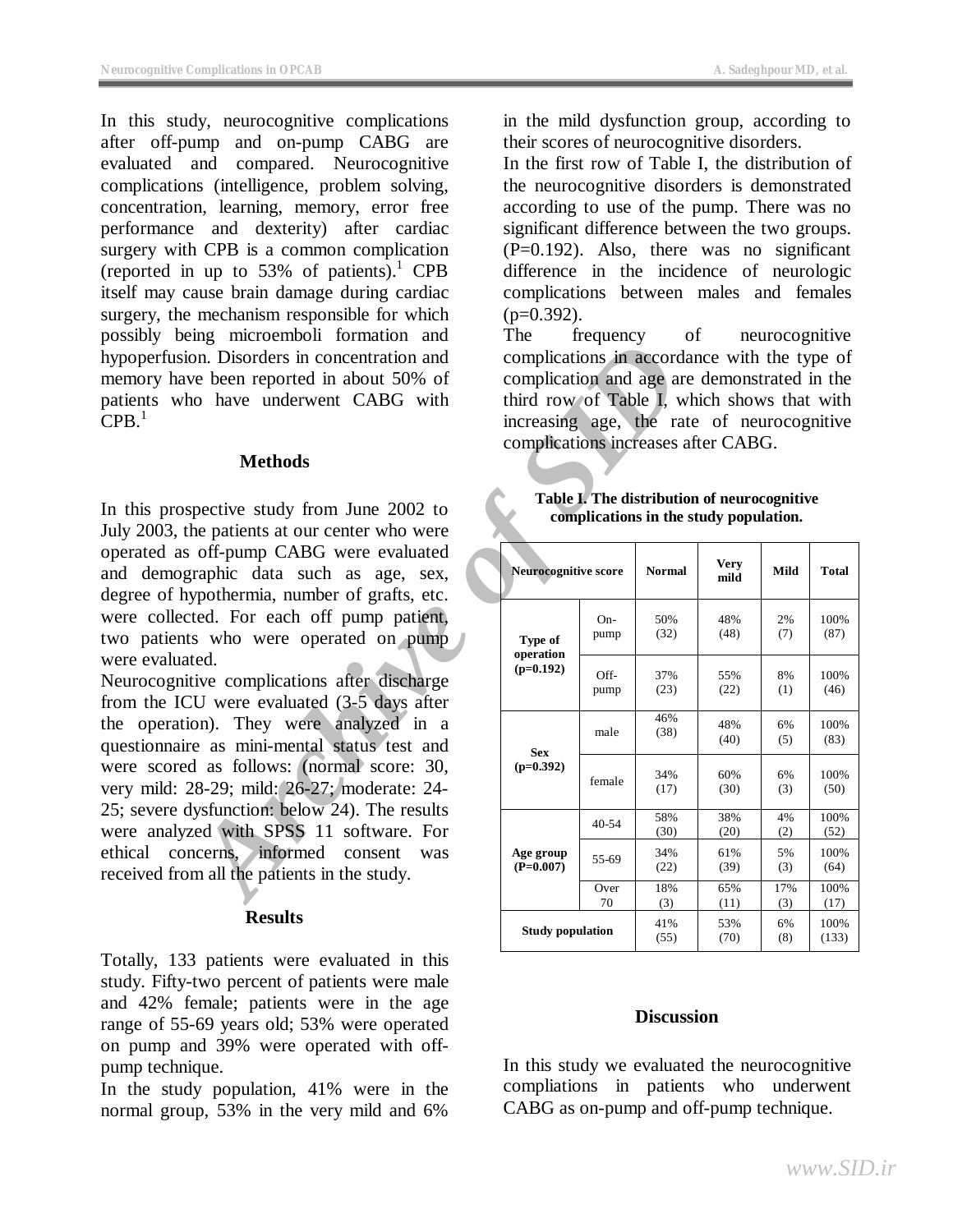The age of the patients influenced the incidence of neurocognitive complications in off-pump and on-pump groups. With increasing age, the incidence of such complications increases (p=0.007).

Examinated of the significant of the significant of the significant of the significant of the complications between onles of the complications between of the complications between of the complications between of neurocogni In the study of Pukas, Hernandez and Sabick, there was no significant difference in the incidence of neurologic events and postoperative stroke between off-pump and on-pump CABG patients. In one study, cognitive performances of candidates for bypass were significantly lower than those of  $\alpha$  healthy control group.<sup>1</sup> In our study there was no significant difference for neurocognitive complications between males and females. There was no significant difference in incidence of neurocognitive complicationsins between off-pump and onpump surgery, similar to that reported in the study of Vedin.<sup>4</sup>

With increasing age in the on-pump group, the rate of neurocognitive complications increases.

In another study patients undergoing on-pump surgery have a significant relative reduction in prefrontal activation, which correlates with intraoperative cerebral microembolic load.<sup>2</sup> In a study of 52 patients by Stroodant et al., it was demonstrated that off-pump surgery leads to a reduction in intraoperative cerebral microembolization.<sup>3</sup>

In Vedin's study in 2006, there were no differences in postoperative cognitive function after on-pump compared to off-pump  $CABG<sup>4</sup>$ 

Although neurocognitive decline after CABG is mostly transient, memory impairment can persist for months.<sup>5</sup>

In another study, long-term cognitive function and MRI evidence of brain injury were similar after off pump and on pump coronary artery bypass grafting surgery. 6

Cognitive decline after cardiac surgery is a function of underlying patient factors rather than perioperative ischemic events alone.<sup>7</sup> In one study the harmful effects of CPB were not permanent, $15$  contrary to the results of Newman's study.<sup>16\</sup>

## **Conclusion**

According to this study, we conclude that the use of pump has not influenced the incidence of neurocognitive disorders,and there is no significant difference for this complication between males and females. However with increasing age, the incidence of neurocognitive disorders increases, thus off pump CABG may have a beneficial role in older patients.

## **Conflict of Interest**

No conflicts of interest have been claimed by the authors.

## **References**

Newman S. The incidence and nature of neuropsychological morbidity following cardiac surgery. Perfusion 1988; 4; 93.

- **Ernest CS, Murphy BM, Worcester MU, Higgin** RO, Elliot PC, Goble AJ, Le Grande MR, Genardini N, Tatoulis J. Cognitive function in candidates for coronary artery bypass graft surgery. Ann Thorac Surg 2006 Sep; 82(3); 812-8.
- 3. Stroodant N, Van Nooten G, Van Belleghem Y, Vingerhoets G. Short-term and long-term outcome in on-pump versus off-pump CABG. Eur J Cardiothorac Surg 2002; 22: 559-564.
- 4. Abu-Omar Y, Cader S, Guerrier Wolf L, Pigott D, Matthews PM, Taggart DP. Short-term changes activity in on-pump and off-pump cardiac surgery defined by functional MRI and their relationship to microembolization. J Thorac Cardiovasc Surg 2006 Nov; 132(5): 1119-25.
- 5. Lund C, Hol PK, Lundbland R, Fosse E, Sundet K, Tennoe B, Brucher R, Russell D. Comparison of cerebral embolization during off-pump and on-pump coronary artery bypass surgery. Ann Thorac Surg 2003 Sep; 76(3): 765-70.
- 6. Vedin J, Nyman H, Ericsson A, Hylander S, Vaage J. Cognitive function after on-pump and off-pump coronary artery bypass grafting.